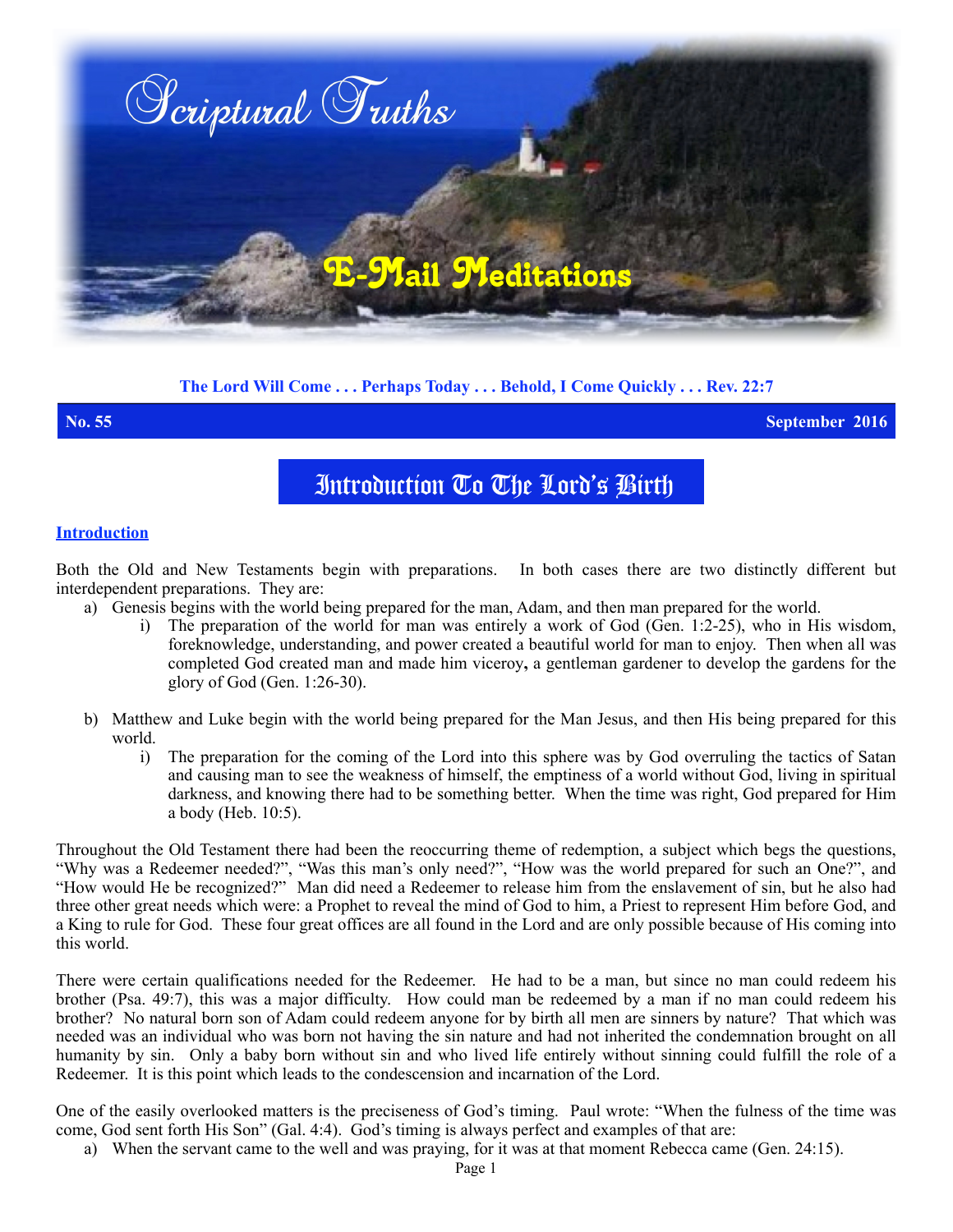- b) It was at the precise moment Jonah was cast over the side of the ship that the great fish was there (Jon. 1:15-17).
- c) When the Lord told the disciples to catch a fish for the tax money, it was precisely when the line was cast in the fish with the coin (which it had only lifted for it was in its mouth) took the bait (Matt. 17:27).

Thus, "When the fullness of the time was come" everything was in place, the right people (Joseph and Mary) were in the right place (Bethlehem) at the right time, then Jesus was born.

There is however another beauty which could be easily missed. God loveth a cheerful giver. Had there been the slightest reluctance on the part of Christ to come and to be the sin cleansing sacrifice, there would have been no pleasure in it for God. How could a man offering Himself by coercing, or because He had been "volunteered", or "had no option", be acceptable to the God who loves to give? There must be in Christ a wholehearted willingness to come. Thank God such was the case.

# **What was the spiritual condition of the world before the Lord came?**

For four hundred years God had been silent, not a single prophet had been sent by Him. It was a world of spiritual night and for the vast majority of earth's inhabitants it ended in eternal night. A world of self pleasing and self assertion, human rationale, and like today, the evil one kept and keeps people fascinated, addicted, and occupied by the things of the present. By such there is suppressed any iota of spiritual awakenings. For some it was a world of despair because when God was silent it seemed the promises of a Redeemer were reduced to faint hopes and dreams. Hopes were dashed as the long dark days, months, years, and centuries passed. One of the hardest things to experience is the silence of God, which on at least one occasion it results in unspeakable judgment (Rev. 8:1), for then there is the sounding of the trumpets, etc. It is an experience the martyred saints know (Rev. 6:10); the Syrophenician woman knew (Mk. 7:26); and the widow who came to the judge (Lk. 18:3). Add to this the seemingly unconcern of the Lord and lack of activity as when the Lord stayed away from Mary and Martha even when He knew Lazarus had died (Jn. 11:3-6); or when He was asleep in the boat while the disciples faced the storm (Mk. 4:38).

Why did God wait some four thousand years before sending the Lord? Was this just a time God arbitrarily set, or was He working to a set purpose? The intervening years gave time needed in which:

- a) Prophecies were given which authenticated recognition of the Messiah.
- b) With the changing of dispensations God was seeking to make man think, "Where is this all going?" Furthermore, in each dispensation man was being tested and by the testings man was made to realize his exceeding wickedness and complete inability to get better spiritually, by law or self judgment.

During the years God was accepting the increasing rebellious heart of man in shutting Him out of His world. He was letting man go his own way only to learn the bitter lessons which rebellion against God brings. With the passing of time man should have learnt the cost of rebellion by God's judgments. For instance, his being cast out of the garden (Gen. 3:3) or the lament of Cain (Gen. 4:13). God knew the needs of man but man did not, and the question was: "How can God cause man to see the horrificness of his plight, and the emptiness of a world without God?" This will more fully be answered in the paper on "The Preparation".

## **The Lord came**

There are at least four expressions used concerning the coming of the Lord (I am going by the Greek prepositions). They are:

- a) He came down from heaven (Jn. 3:13, 38; 6:38, 51, 58)
- b) He came into the world (1 Tim. 1:15)
- c) He came from God (Jn. 13:3) and the Father (Jn. 8:42)
- d) He came out from God (Jn. 16:27)

Having made these observations and considering the word "from", it is observed that there are three different Greek prepositions translated "from":

- a) "apo" (Jn. 16:30)
- b) "para" (Jn. 16:28)
- c) "ek" (Jn. 3:13; 6:38, 41, 42, 51, 58)

Did God just use variations of words for variety, or are there precious truths found in their usage?

Since every word is inspired then each preposition has a significance.

(a) "Apo" indicates to walk, to take a step as the disciples did when they came "out of the ship" (Lk. 5:2). The Lord took a step from God's immediate environment to come into this world of woe.